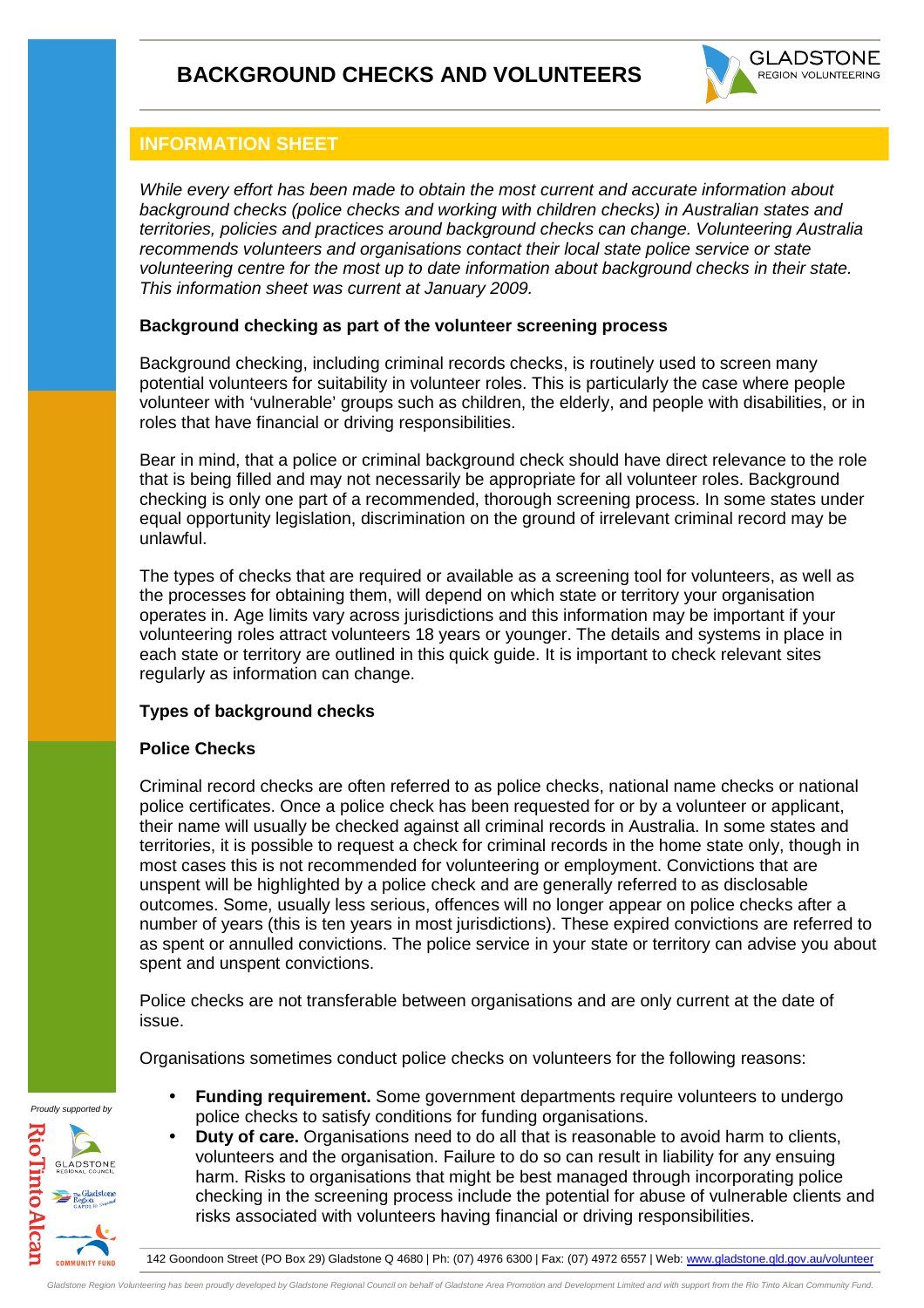## **BACKGROUND CHECKS AND VOLUNTEERS**



In most cases, police checks are initiated by organisations rather than individuals to ensure the greatest level of accuracy and assurance. However, privacy requirements are increasingly becoming a consideration in the checking process to give individual applicants greater control of their background history. This means that volunteers may need to apply for their own police checks, which is now the case in Victoria.

#### **Working with children checks**

In some states, certain volunteers who work with children are required by law to undergo specific background checks.

Unlike police checks which screen for all unspent convictions, working with children checks look for relevant offences that indicate unsuitability to work with children. These generally include, but are not limited to, crimes of a violent or sexual nature against children. In addition to checking criminal records, working with children checks may include checks against sex offender registers and adverse findings on professional disciplinary registers held by professional organisations, for example, teachers, nurses, child care workers, health practitioners, foster carers, etc.

Working with children checks are designed to be transferable between organisations within the same state. They are valid for a number of years. For the period of its validity, cardholders can be monitored for activity that may preclude them from working with children.

Not all states have working with children checks and the systems vary between the states that do. It is important to learn about what is operating in your state or territory.

#### **Why is volunteer screening and risk management still important?**

There are several reasons why organisations implement a broader pre-employment screening process for volunteers and not rely on police checks to assess suitability for designated volunteer roles. Police checks and working with children checks have limitations in their ability to protect vulnerable groups and manage a variety of risks within organisations.

#### **Police checks**

- Only people with current convictions are identified. Offenders who have not been convicted of a crime will not be identified.
- Police checks only include convictions up to the date of issue cases presently before courts will not be included.
- Accuracy is not assured. A misspelt or incorrect name many result in an incorrect check (organisations can use the 100 point identification schedule to verify an applicant's identity – see Volunteering Australia's other resources).

#### **Working with children checks**

- Not all states and territories have a working with children background checking system.
- Only individuals with a relevant conviction, pending charge or selected other findings will be highlighted by a working with children check. Because abuse of children can go undetected, working with children checks do not guarantee the suitability of individuals for work with children.
- Exemptions apply to some volunteers and so they are not subject to the same level of scrutiny as other volunteers.
- Working with children checks do not screen for all criminal records, they only screen for offences indicating unsuitability for work with children. These offences may vary between states.

Proudly supported by